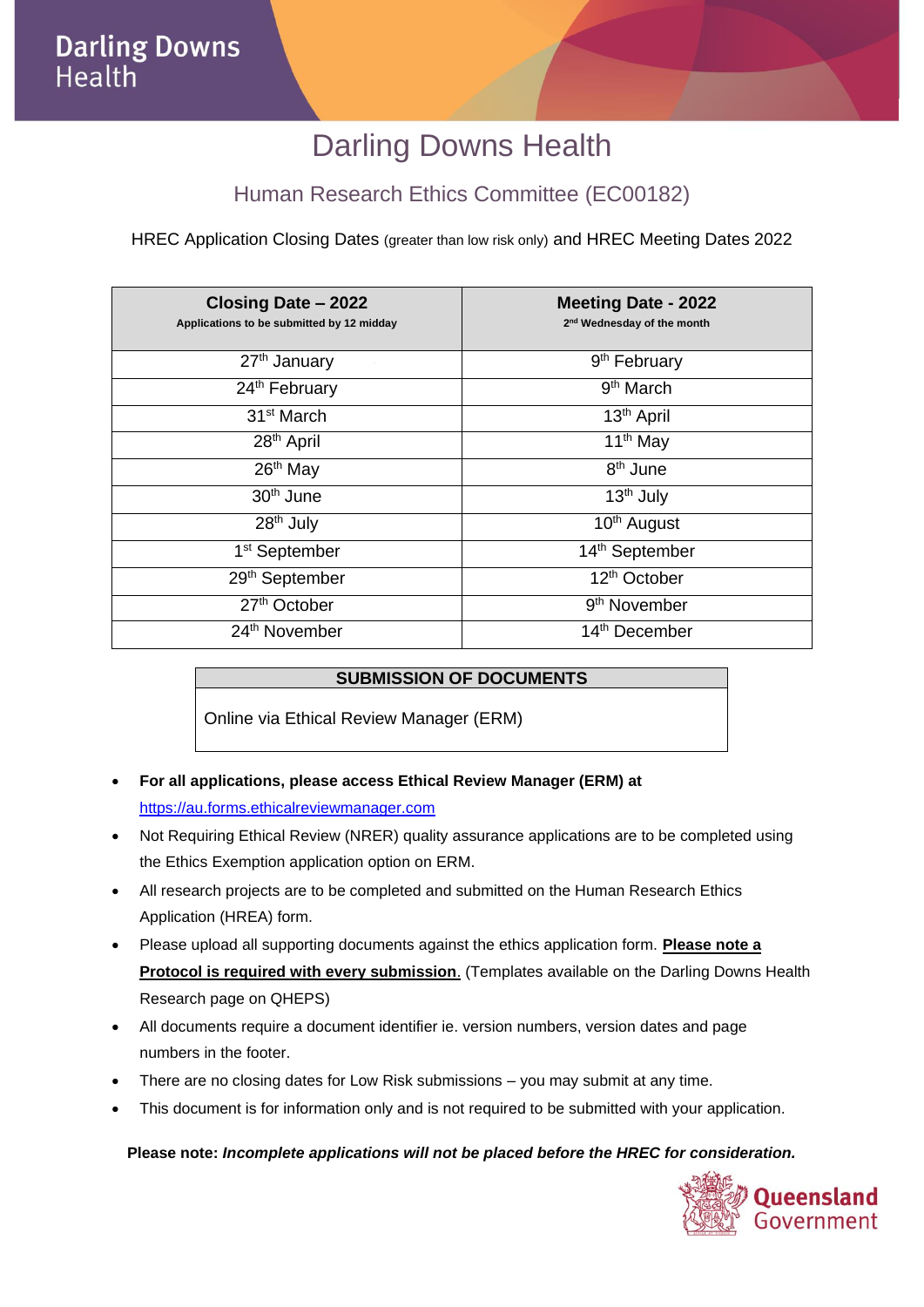# Research Application Checklist

### Ethics Submission

| A HREC submissions - mandatory items                                                                    | <b>YES</b> |
|---------------------------------------------------------------------------------------------------------|------------|
| Cover letter (addressed to HREC Chair, brief description of study, study sites and list of attachments) |            |
| <b>Ethics Application (HREA)</b> – completed online at http://au.forms.ethicalreviewmanager.com         |            |
| <b>Protocol</b> (This is the specific plan for the research. Must have a version number and date)       |            |
| Template and Guide available at https://gheps.health.gld.gov.au/darlingdowns/html/research              |            |
| CV's of all investigators who have not submitted a CV to the HREC within the last 2 years               |            |

| $\overline{B}$<br><b>Study documents</b> (possible appendices required for your study)<br>All documents must have a version number, date and page number in the footer | <b>YES</b> | <b>NO</b> | N/A |
|------------------------------------------------------------------------------------------------------------------------------------------------------------------------|------------|-----------|-----|
| Data collection tool(s)                                                                                                                                                |            |           |     |
| Participant Information and Consent Form (PICF) (include researcher and HREC contact info)<br>NB: Multi centre studies must have MASTER version                        |            |           |     |
| Questionnaire/Survey/Interview Guide or other instruments                                                                                                              |            |           |     |
| Advertising materials e.g. transcript for ad, e-mail, website, letter or phone call                                                                                    |            |           |     |
| Letter of invitation/Letter to GP etc.                                                                                                                                 | П          |           |     |
| Other correspondence e.g. participant diary, peer review etc.                                                                                                          |            |           |     |

| $\mathbf C$<br><b>Study specific documentation</b>                                                                                          |                                  | <b>YES</b> | <b>NO</b> | N/A |
|---------------------------------------------------------------------------------------------------------------------------------------------|----------------------------------|------------|-----------|-----|
| <b>Clinical Trial</b>                                                                                                                       |                                  |            |           |     |
| Certificate of Insurance                                                                                                                    |                                  | □          | □         | □   |
| Investigator's Brochure                                                                                                                     |                                  | □          | □         | □   |
| Radiological procedures outside standard practice that are performed specifically for research                                              |                                  |            |           |     |
| Independent assessment report by a Medical Physicist or District Radiation Safety Officer                                                   |                                  | □          | □         | □   |
| Study taking place in Victoria                                                                                                              |                                  |            |           |     |
| Victorian Specific Module<br>https://www2.health.vic.gov.au/about/publications/FormsAndTemplates/Victorian%20Specific%20Module%20Guidelines |                                  | п          | п         | П   |
| When and Where to submit: All documents must be uploaded in ERM                                                                             |                                  |            |           |     |
| <b>Submit anytime:</b>                                                                                                                      | Low or Negligible Risk research  |            |           |     |
| <b>Submit to HREC meeting:</b>                                                                                                              | All other research               |            |           |     |
| <b>Ethics and Research Governance Office</b>                                                                                                |                                  |            |           |     |
|                                                                                                                                             | DDHHS-Research@health.qld.gov.au |            |           |     |

## **Questions?** Contact (07) 4616 6696 or [DDHHS-Research@health.qld.gov.au](mailto:DDHHS-Research@health.qld.gov.au)